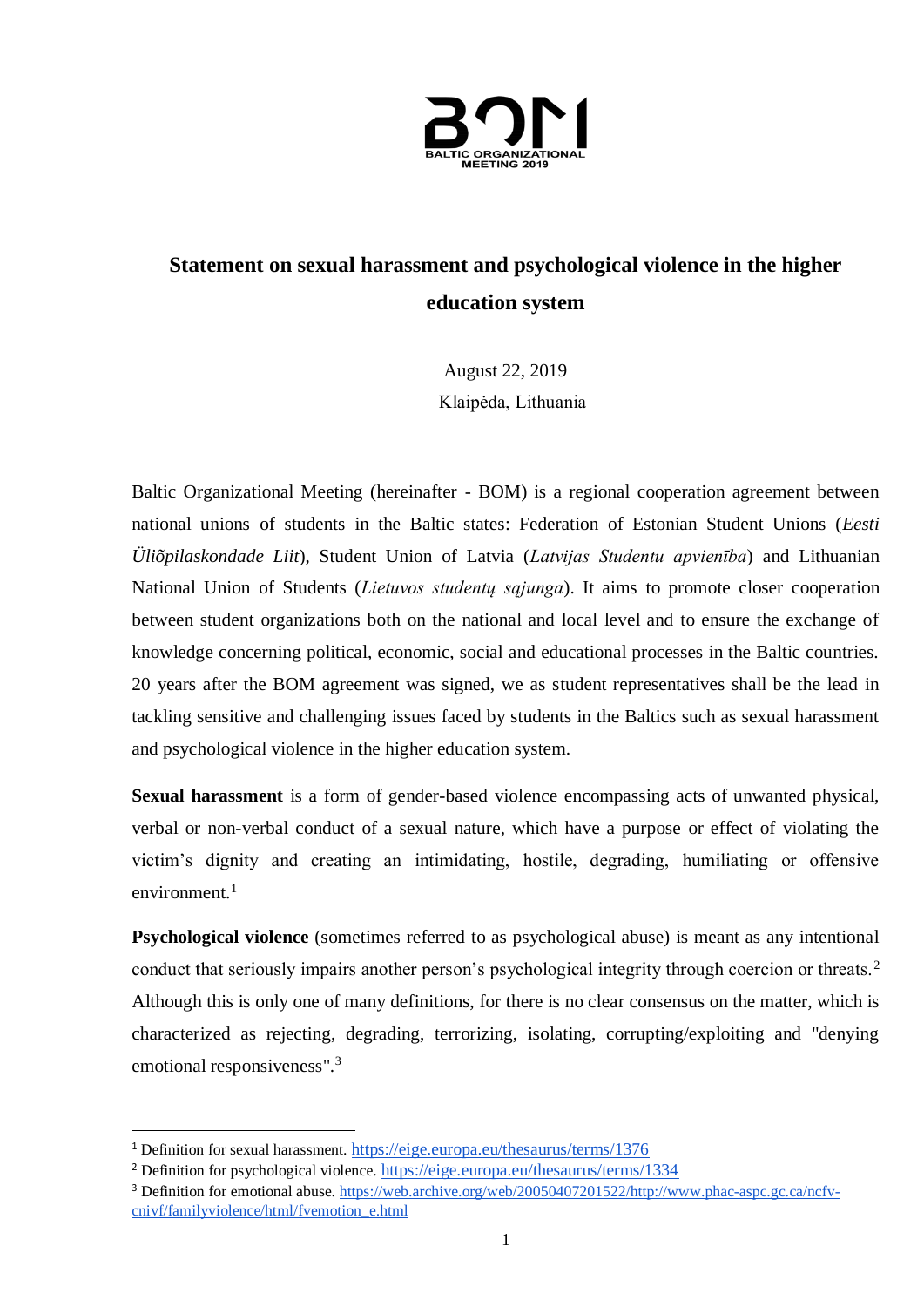

It is important to take into account that sexual harassment and/or psychological violence in the higher education (hereinafter - HE) system takes the form of both horizontal (student-student) and vertical (staff-student or student-staff) interaction. The involved parties may be in their respective roles either as victims, offenders or third-parties. Sexual harassment and psychological violence come in many forms that happen both in and outside the classroom. Cases of aforementioned behaviour can often be of a similar nature but can be highly complex and, thus, need to be treated in a specific way regarding measures of action.

We as BOM, together with our national student unions, stand for equal treatment of people in all levels of the HE system. This stance must eventually result in an inclusive, non-discriminatory and fair system for all.

Therefore, taking into account the available background information, all of the undersigned have agreed on the following statements:

- sexual harassment and psychological violence should not be tolerated in the academic environment; hence, all students regardless of their nationality, sex, gender, sexual orientation, socioeconomic status or any other personal conditions or social circumstances shall experience safe, inclusive and non-discriminatory academic space throughout their study time in any of the Baltic state higher education institutions (hereinafter - HEIs);
- surveys and research should be carried out and representative data gathered with a concrete action plan to understand the severity and dynamics of the challenges in each country;
- terms "sexual harassment" and "psychological violence" should be clearly defined in all 3 national legislations;
- an internal policy on the matter and/or a protocol of action in the case of sexual harassment and/or psychological violence must be created, implemented, and revised regularly in HEIs;
- clear prevention systems must be created and implemented to prevent future occurrences of aforementioned matters;
- accessible and free of charge system of psychological support in HEI must be designed and implemented. Moreover, the evaluation of the system shall be included in the accreditation criteria of the respective HEI;
- in order to overcome the identified challenges, widespread awareness on the gravity of the matter must be raised by all involved stakeholders.